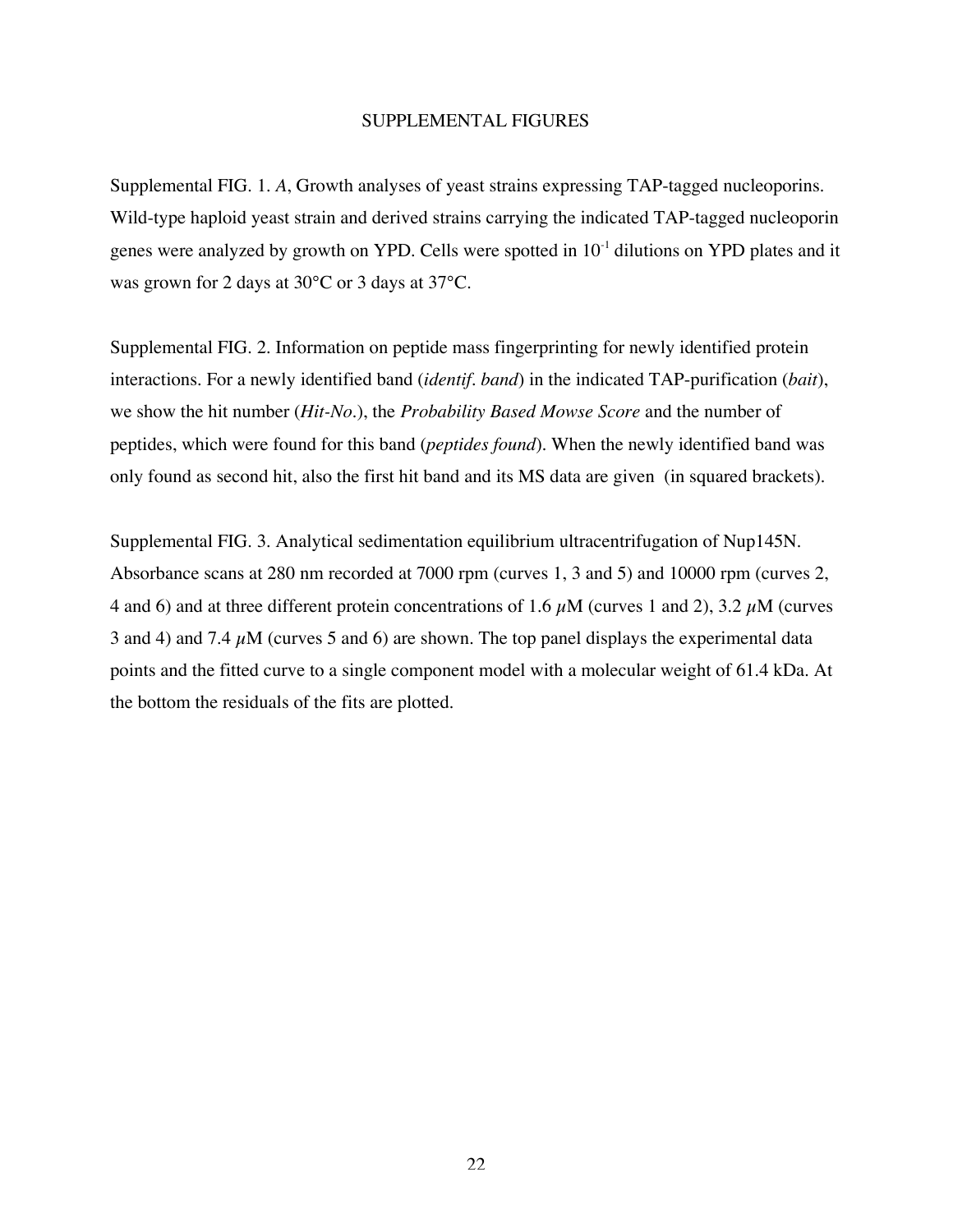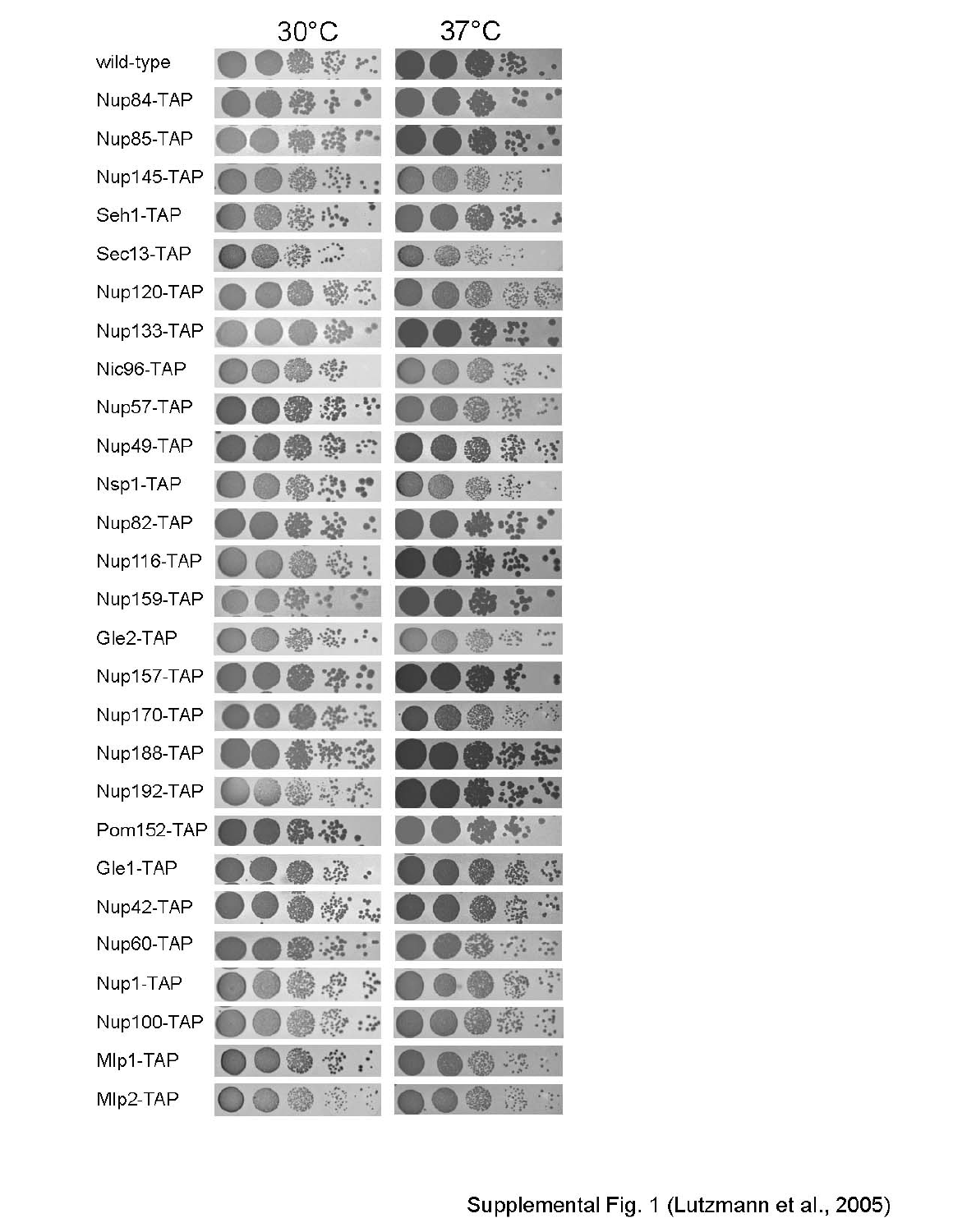| Gle2-TAP             | Rea1-band                                                                             | $\mathbf{1}$                                                                                   | 288                               | 45                                                     |
|----------------------|---------------------------------------------------------------------------------------|------------------------------------------------------------------------------------------------|-----------------------------------|--------------------------------------------------------|
| Nup116-TAP Real-band |                                                                                       | $\mathbf{1}$                                                                                   | 71                                | 18                                                     |
| Nic96-TAP            | Kap123-band                                                                           | $\mathbf{1}$                                                                                   | 72                                | 10                                                     |
|                      | Nup145-TAP Nup170-band<br>Nup157-band                                                 | $\mathbf{1}$<br>$\mathbf{1}$                                                                   | 96<br>205                         | 11<br>21                                               |
| Nup84-TAP            | Nup157-band<br>Nup170-band<br>Nup145N-band<br>Mex67-band<br>Nic96-band<br>[ $Nup84$ ] | $\mathbf{1}$<br>$\mathbf{1}$<br>$\mathbf{1}$<br>$\mathbf{1}$<br>$\overline{2}$<br>$\mathbf{1}$ | 137<br>83<br>53<br>88<br>61<br>64 | 14<br>9<br>$\overline{7}$<br>9<br>$\overline{7}$<br>8] |
|                      | Nup120-TAP Nup157-band<br>Nup170-band<br>[Sep160]<br>Nup145N-band<br>Mlp1-band        | $\mathbf{1}$<br>$\mathbf{2}$<br>$\mathbf{1}$<br>$\mathbf{1}$<br>$\mathbf{1}$                   | 92<br>33<br>34<br>59<br>42        | 12<br>5<br>6]<br>$\overline{7}$<br>12                  |
|                      | Nup157-TAP Nup120-band<br>[eEF2]<br>Nup145N-band<br>[PABP                             | $\overline{2}$<br>$\mathbf{1}$<br>$\boldsymbol{2}$<br>$\mathbf{1}$                             | 60<br>180<br>114<br>96            | 12<br>27]<br>15<br>16]                                 |
| Nup42-TAP Gle1-band  |                                                                                       | $\mathbf{1}$                                                                                   | 247                               | 25                                                     |
| Nup60-TAP            | Sac3-band                                                                             | $\mathbf{1}$                                                                                   | 71                                | 12                                                     |

*Bait identif. Band Hit-No. Probability Based Mowse Score Peptides found*

## Supplemental Fig. 2 (Lutzmann et al., 2005)